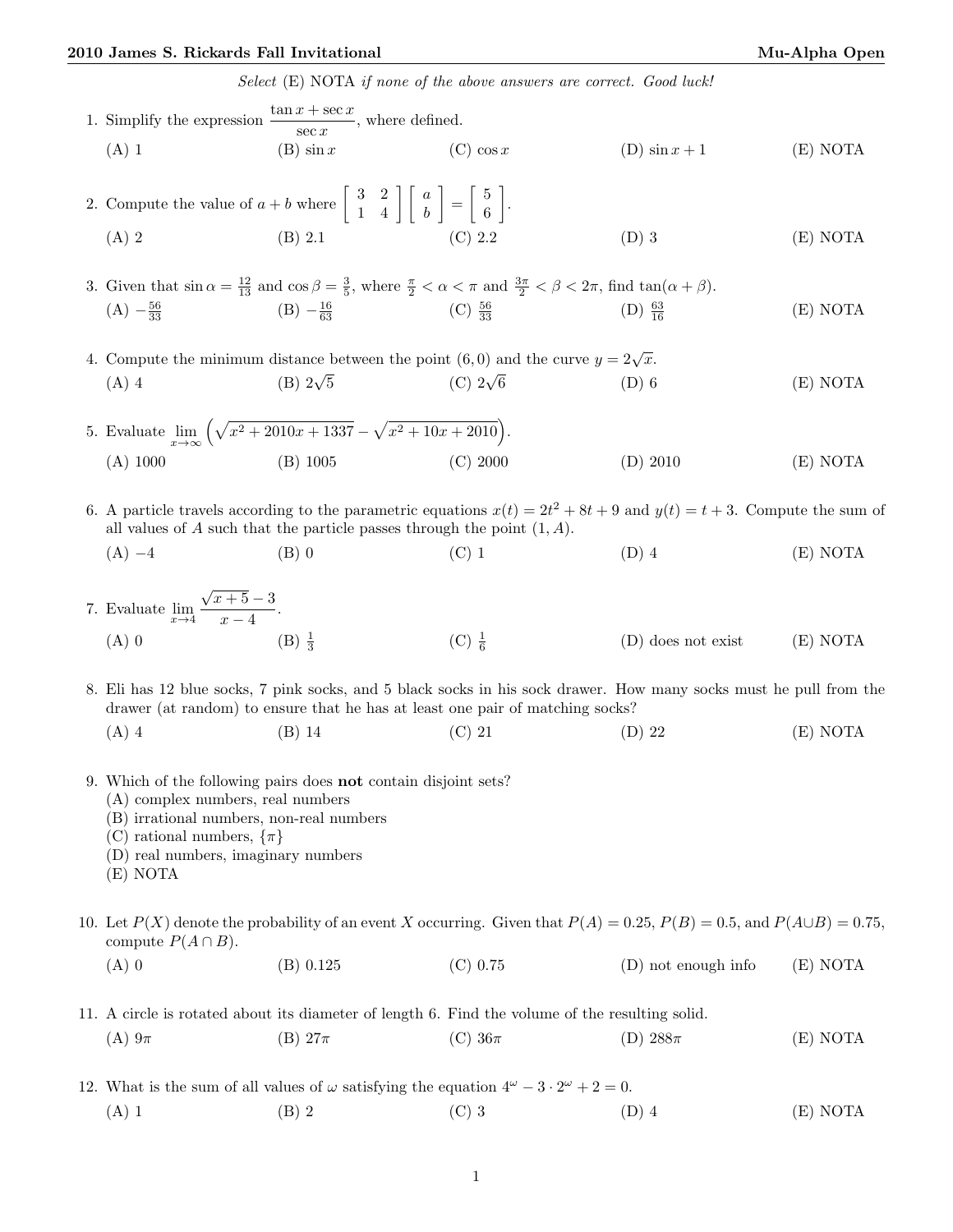## $2010$  James S. Rickards Fall Invitational  $\,$

| Mu-Alpha Open |
|---------------|
|---------------|

| (A) $\sin^2 x + 2 \sin x \cos x + \cos^2 x$<br>$(B)$ 1 + 2 sin x cos x<br>$(C)$ 1 + sin 2x<br>$(D)$ 1<br>(E) NOTA                                                                                                                                                                                   |                                                                                                                     | 13. Which of the following is <b>not</b> equivalent to the expression $(\sin x + \cos x)^2$ ?             |                         |          |  |  |  |
|-----------------------------------------------------------------------------------------------------------------------------------------------------------------------------------------------------------------------------------------------------------------------------------------------------|---------------------------------------------------------------------------------------------------------------------|-----------------------------------------------------------------------------------------------------------|-------------------------|----------|--|--|--|
| 14. Identify the locus of points defined by $(2, a^2)$ on the interval $a \in (-\infty, \infty)$ .                                                                                                                                                                                                  |                                                                                                                     |                                                                                                           |                         |          |  |  |  |
| $(A)$ circle                                                                                                                                                                                                                                                                                        | $(B)$ line                                                                                                          | $(C)$ parabola                                                                                            | $(D)$ ray               | (E) NOTA |  |  |  |
| 15. A company sells x items charging $\frac{1}{2}$ (-.04x <sup>2</sup> + x + 1) per item. Determine the company's revenue.                                                                                                                                                                          |                                                                                                                     |                                                                                                           |                         |          |  |  |  |
|                                                                                                                                                                                                                                                                                                     |                                                                                                                     | (A) $(-.04x + 1 + \frac{1}{x})$ (B) $(-.04x + x + 1)$ (C) $(-.04x^3 + x^2 + 1)$ (D) $(-.04x^3 + x^2 + x)$ |                         | (E) NOTA |  |  |  |
| 16. Compute the maximum value of the function $f(x) = x^2 + 2x + 3$ .                                                                                                                                                                                                                               |                                                                                                                     |                                                                                                           |                         |          |  |  |  |
| $(A) -2$                                                                                                                                                                                                                                                                                            | $(B) -1$                                                                                                            | $(C)$ 2                                                                                                   | $(D)$ 3                 | (E) NOTA |  |  |  |
| 17. Convert $235^{\circ}$ to radians.                                                                                                                                                                                                                                                               |                                                                                                                     |                                                                                                           |                         |          |  |  |  |
| (A) $\frac{47\pi}{72}$                                                                                                                                                                                                                                                                              | (B) $\frac{47\pi}{36}$                                                                                              | (C) $235\pi$                                                                                              | (D) $\frac{42300}{\pi}$ | (E) NOTA |  |  |  |
| 18. If the arc on a 45° sector of circle A has the same length as the arc on a 30° sector of circle B, what is the ratio of<br>the area of circle $A$ to circle $B$ ?                                                                                                                               |                                                                                                                     |                                                                                                           |                         |          |  |  |  |
| $(A) \frac{4}{9}$                                                                                                                                                                                                                                                                                   | $(B) \frac{2}{3}$                                                                                                   | (C) $\frac{3}{2}$                                                                                         | $(D) \frac{9}{4}$       | (E) NOTA |  |  |  |
| 19. The decimal (base 10) number 144 is equivalent to $121b$ , where b represents a base. Compute the value of b.                                                                                                                                                                                   |                                                                                                                     |                                                                                                           |                         |          |  |  |  |
| $(A)$ 9                                                                                                                                                                                                                                                                                             | $(B)$ 11                                                                                                            | $(C)$ 12                                                                                                  | $(D)$ 13                | (E) NOTA |  |  |  |
| 20. Determine the slope of the graph of $ -2x + 2010 $ at $x = 1006$ .                                                                                                                                                                                                                              |                                                                                                                     |                                                                                                           |                         |          |  |  |  |
| $(A) -2$                                                                                                                                                                                                                                                                                            | $(B)$ 0                                                                                                             | $(C)$ 2                                                                                                   | (D) undefined           | (E) NOTA |  |  |  |
| 21. The triangle of the year is defined as the right triangle such that the sides form an arithmetic progression, with the<br>difference between the length of the hypotenuse and the shorter leg is equal to the year. Determine the length of<br>the longer leg in the 2010 triangle of the year. |                                                                                                                     |                                                                                                           |                         |          |  |  |  |
| (A) 2010                                                                                                                                                                                                                                                                                            | $(B)$ 3015                                                                                                          | $(C)$ 4020                                                                                                | $(D)$ 5025              | (E) NOTA |  |  |  |
| 22. Evaluate $\sin^2 x + \sec^2 x + \cot^2 x - \tan^2 x + \cos^2 x - \csc^2 x$ , where defined.                                                                                                                                                                                                     |                                                                                                                     |                                                                                                           |                         |          |  |  |  |
| $(A) -1$                                                                                                                                                                                                                                                                                            | $(B)$ 0                                                                                                             | $(C)$ 1                                                                                                   | $(D)$ 3                 | (E) NOTA |  |  |  |
| 23. Evaluate $\lim_{x \to 0^+} \frac{e^{\ln x}}{x}$ .                                                                                                                                                                                                                                               |                                                                                                                     |                                                                                                           |                         |          |  |  |  |
| $(A)$ 0                                                                                                                                                                                                                                                                                             | $(B)$ 1                                                                                                             | (C) e                                                                                                     | $(D)$ does not exist    | (E) NOTA |  |  |  |
|                                                                                                                                                                                                                                                                                                     | 24. Given that $x^2 + \frac{1}{x^2} = 7$ , compute the value of $x^2 - \frac{1}{x^2}$ where $x > \frac{1}{x} > 0$ . |                                                                                                           |                         |          |  |  |  |
| (A) $\sqrt{5}$                                                                                                                                                                                                                                                                                      | (B) $2\sqrt{5}$                                                                                                     | (C) $3\sqrt{5}$                                                                                           | (D) $4\sqrt{5}$         | (E) NOTA |  |  |  |